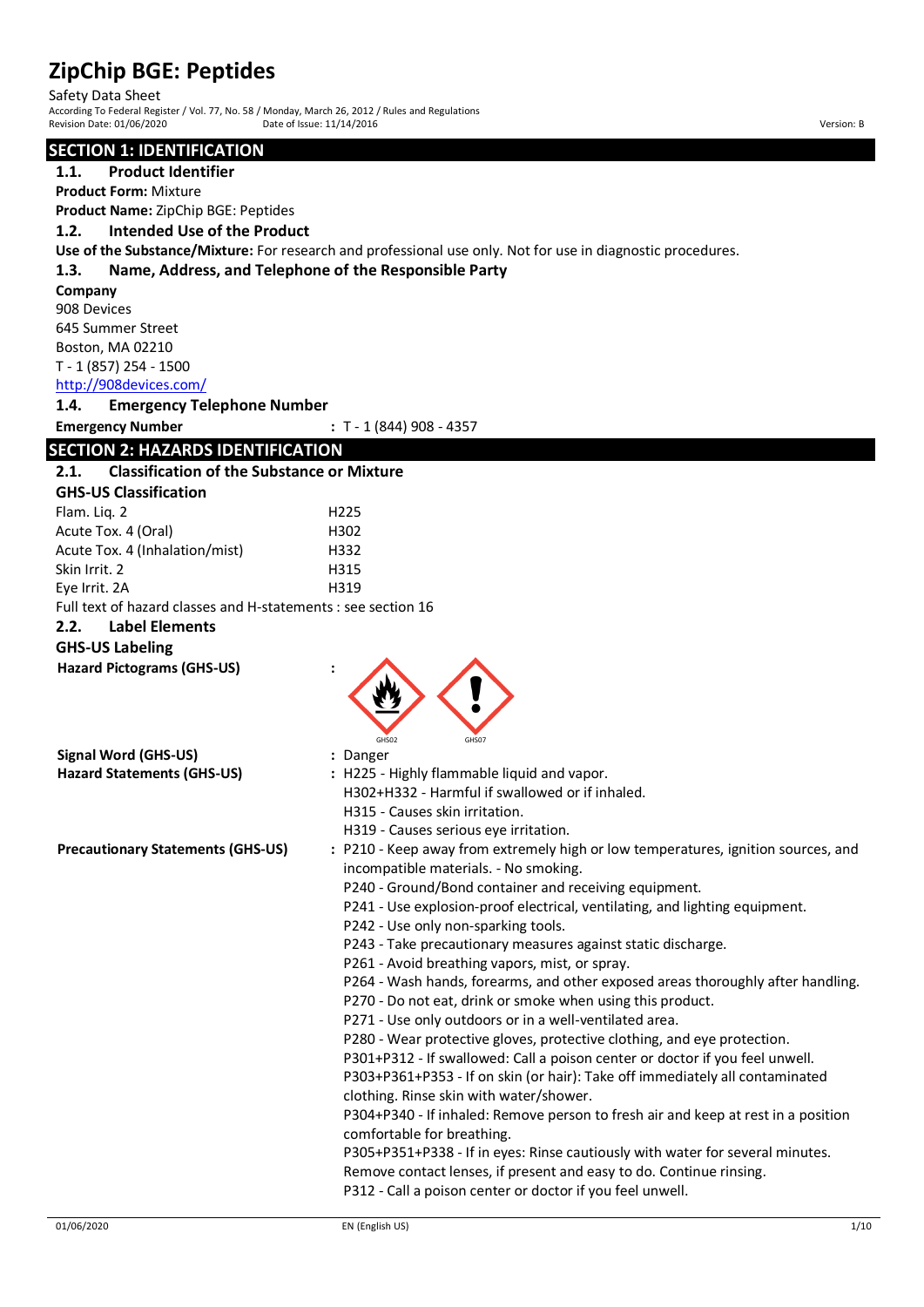Safety Data Sheet

According to Federal Register / Vol. 77, No. 58 / Monday, March 26, 2012 / Rules and Regulations

P321 - Specific treatment (see section 4 on this SDS).

P330 - Rinse mouth.

P332+P313 - If skin irritation occurs: Get medical advice/attention.

P337+P313 - If eye irritation persists: Get medical advice/attention.

P362+P364 - Take off contaminated clothing and wash it before reuse.

P370+P378 - In case of fire: Use dry chemical powder, alcohol-resistant foam, carbon dioxide  $(CO<sub>2</sub>)$  to extinguish.

P403+P233+P235 - Store in a well-ventilated place. Keep container tightly closed. Keep cool.

P501 - Dispose of contents/container in accordance with local, regional, national, and international regulations.

#### **2.3. Other Hazards**

Exposure may aggravate pre-existing eye, skin, or respiratory conditions.

#### **2.4. Unknown Acute Toxicity (GHS-US)**

No data available

#### **SECTION 3: COMPOSITION/INFORMATION ON INGREDIENTS**

#### **3.1. Substance**

Not applicable

#### **3.2. Mixture**

| <b>Name</b>  | <b>Product Identifier</b> | %    | <b>GHS-US classification</b>                                                                                                                                 |
|--------------|---------------------------|------|--------------------------------------------------------------------------------------------------------------------------------------------------------------|
| Acetonitrile | (CAS No) 75-05-8          | < 50 | Flam. Lig. 2, H225<br>Acute Tox. 4 (Oral), H302<br>Acute Tox. 4 (Dermal), H312<br>Acute Tox. 4 (Inhalation), H332                                            |
|              |                           |      | Eye Irrit. 2A, H319                                                                                                                                          |
| Water        | (CAS No) 7732-18-5        | >49  | Not classified                                                                                                                                               |
| Formic acid  | (CAS No) 64-18-6          | < 2  | Flam. Lig. 3, H226<br>Acute Tox. 4 (Oral), H302<br>Acute Tox. 3 (Inhalation/vapor), H331<br>Skin Corr. 1A, H314<br>Eye Dam. 1, H318<br>Aquatic Acute 3, H402 |

#### Full text of H-phrases: see section 16

**SECTION 4: FIRST AID MEASURES**

#### **4.1. Description of First-aid Measures**

**First-aid Measures General:** Never give anything by mouth to an unconscious person. If you feel unwell, seek medical advice (show the label where possible).

**First-aid Measures After Inhalation:** When symptoms occur: go into open air and ventilate suspected area. Remove to fresh air and keep at rest in a position comfortable for breathing. Get medical advice/attention.

**First-aid Measures After Skin Contact:** Remove contaminated clothing. Drench affected area with water for at least 15 minutes. Obtain medical attention if irritation develops or persists.

**First-aid Measures After Eye Contact:** Rinse cautiously with water for at least 15 minutes. Remove contact lenses, if present and easy to do. Continue rinsing. Obtain medical attention.

**First-aid Measures After Ingestion:** Rinse mouth. Do NOT induce vomiting. Obtain medical attention.

#### **4.2. Most Important Symptoms and Effects Both Acute and Delayed**

**Symptoms/Injuries:** Causes serious eye irritation. Causes skin irritation. Harmful if swallowed. Harmful if inhaled.

**Symptoms/Injuries After Inhalation:** Inhalation is likely to cause adverse health effects including but not limited to irritation, difficulty breathing, and unconsciousness.

**Symptoms/Injuries After Skin Contact:** Redness, pain, swelling, itching, burning, dryness, and dermatitis.

**Symptoms/Injuries After Eye Contact:** Contact causes severe irritation with redness and swelling of the conjunctiva.

**Symptoms/Injuries After Ingestion:** This material is harmful orally and can cause adverse health effects or death in significant amounts.

**Chronic Symptoms:** Chronic inhalation exposure of humans to acetonitrile results in cyanide poisoning from metabolic release of cyanide after absorption. The major effects consist of those on the central nervous system (CNS), such as headaches, numbness, and tremor. Cyanide poisoning can also be produced through the ingestion of acetonitrile or from contact with the skin.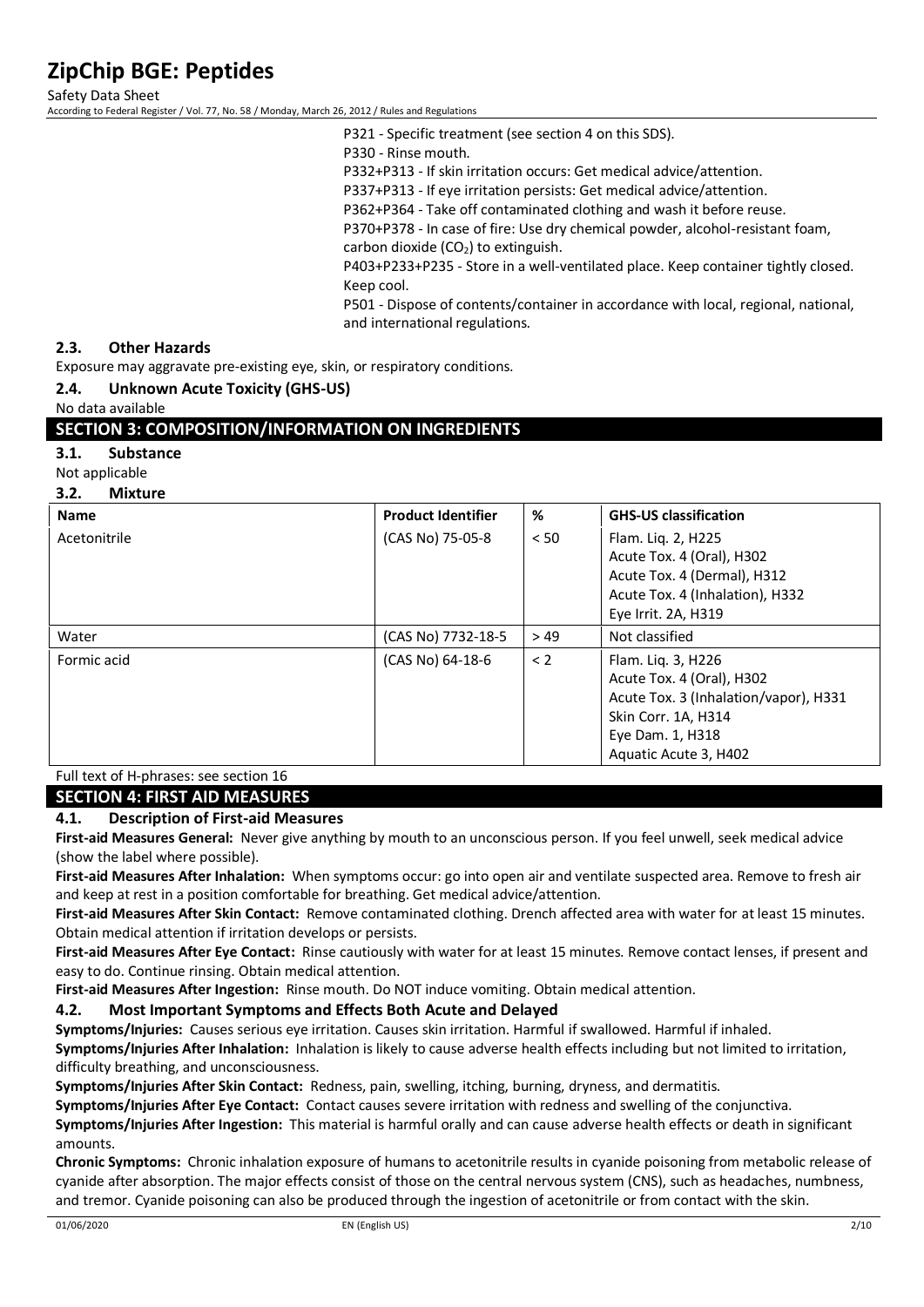Safety Data Sheet

According to Federal Register / Vol. 77, No. 58 / Monday, March 26, 2012 / Rules and Regulations

#### **4.3. Indication of Any Immediate Medical Attention and Special Treatment Needed**

If exposed or concerned, get medical advice and attention. If medical advice is needed, have product container or label at hand.

#### **SECTION 5: FIRE-FIGHTING MEASURES**

#### **5.1. Extinguishing Media**

**Suitable Extinguishing Media:** Dry chemical powder, alcohol-resistant foam, carbon dioxide (CO2). Water may be ineffective but water should be used to keep fire-exposed container cool.

**Unsuitable Extinguishing Media:** Do not use a heavy water stream. A heavy water stream may spread burning liquid.

#### **5.2. Special Hazards Arising From the Substance or Mixture**

**Fire Hazard:** Highly flammable liquid and vapor.

**Explosion Hazard:** May form flammable or explosive vapor-air mixture.

**Reactivity:** Reacts violently with strong oxidizers. Increased risk of fire or explosion.

#### **5.3. Advice for Firefighters**

**Precautionary Measures Fire:** Exercise caution when fighting any chemical fire.

**Firefighting Instructions:** Use water spray or fog for cooling exposed containers. In case of major fire and large quantities: Evacuate area. Fight fire remotely due to the risk of explosion.

**Protection During Firefighting:** Do not enter fire area without proper protective equipment, including respiratory protection. **Hazardous Combustion Products:** Carbon oxides (CO, CO2). Nitrogen oxides. Hydrogen cyanide. Toxic vapors.

#### **SECTION 6: ACCIDENTAL RELEASE MEASURES**

#### **6.1. Personal Precautions, Protective Equipment and Emergency Procedures**

**General Measures:** Avoid breathing (vapor, mist, spray). Do not get in eyes, on skin, or on clothing. Keep away from heat, hot surfaces, sparks, open flames, and other ignition sources. No smoking. Use special care to avoid static electric charges.

#### **6.1.1. For Non-Emergency Personnel**

**Protective Equipment:** Use appropriate personal protection equipment (PPE).

**Emergency Procedures:** Evacuate unnecessary personnel. Stop leak if safe to do so.

#### **6.1.2. For Emergency Personnel**

**Protective Equipment:** Equip cleanup crew with proper protection.

**Emergency Procedures:** Upon arrival at the scene, a first responder is expected to recognize the presence of dangerous goods, protect oneself and the public, secure the area, and call for the assistance of trained personnel as soon as conditions permit. Ventilate area. Eliminate ignition sources.

#### **6.2. Environmental Precautions**

Prevent entry to sewers and public waters.

#### **6.3. Methods and Materials for Containment and Cleaning Up**

**For Containment:** Contain any spills with dikes or absorbents to prevent migration and entry into sewers or streams. As an immediate precautionary measure, isolate spill or leak area in all directions. Ventilate area.

**Methods for Cleaning Up:** Clean up spills immediately and dispose of waste safely. Transfer spilled material to a suitable container for disposal. Contact competent authorities after a spill. Absorb and/or contain spill with inert material. Do not take up in combustible material such as: saw dust or cellulosic material. Use only non-sparking tools.

#### **6.4. Reference to Other Sections**

See Section 8 for exposure controls and personal protection and Section 13 for disposal considerations.

## **SECTION 7: HANDLING AND STORAGE**

#### **7.1. Precautions for Safe Handling**

**Additional Hazards When Processed:** Handle empty containers with care because residual vapors are flammable. **Precautions for Safe Handling:** Wash hands and other exposed areas with mild soap and water before eating, drinking or smoking and when leaving work. Avoid breathing vapors, mist, spray. Take precautionary measures against static discharge. Use only non-sparking tools. Handle empty containers with care because they may still present a hazard. Do not get in eyes, on skin, or on clothing. Use only outdoors or in a well-ventilated area.

**Hygiene Measures:** Handle in accordance with good industrial hygiene and safety procedures.

#### **7.2. Conditions for Safe Storage, Including Any Incompatibilities**

**Technical Measures:** Comply with applicable regulations. Take action to prevent static discharges. Ground and bond container and receiving equipment. Use explosion-proof electrical, ventilating, and lighting equipment.

**Storage Conditions:** Store in a dry, cool place. Keep/Store away from direct sunlight, extremely high or low temperatures and incompatible materials. Store in a well-ventilated place. Keep container tightly closed. Keep in fireproof place.

**Incompatible Products:** Strong acids, strong bases, strong oxidizers. Halogenated compounds. Perchlorates. Sulphites.

#### **7.3. Specific End Use(s)**

For research and professional use only. Not for use in diagnostic procedures.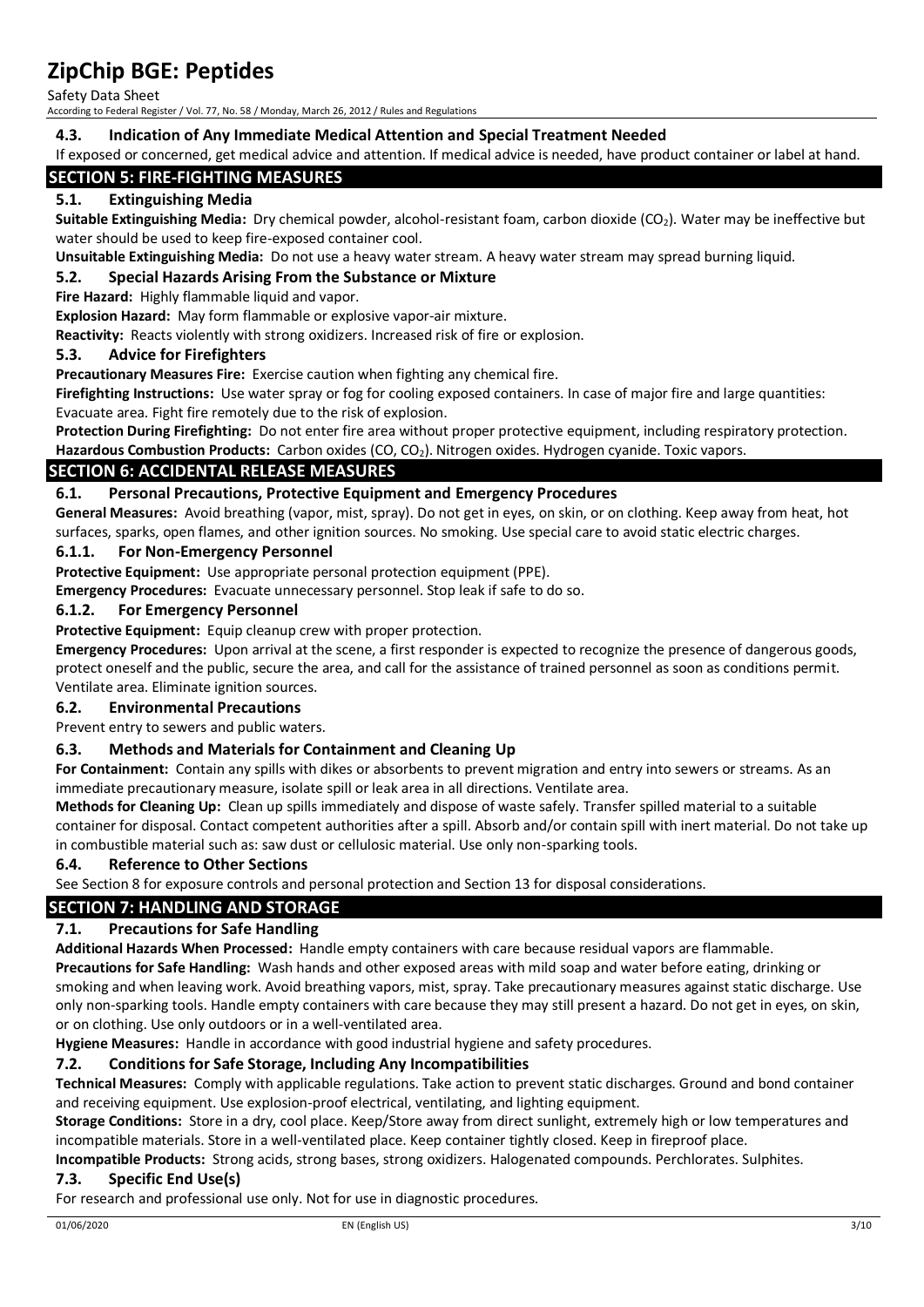Safety Data Sheet

According to Federal Register / Vol. 77, No. 58 / Monday, March 26, 2012 / Rules and Regulations

## **SECTION 8: EXPOSURE CONTROLS/PERSONAL PROTECTION**

## **8.1. Control Parameters**

For substances listed in section 3 that are not listed here, there are no established exposure limits from the manufacturer, supplier, importer, or the appropriate advisory agency including: ACGIH (TLV), AIHA (WEEL), NIOSH (REL), or OSHA (PEL).

| Acetonitrile (75-05-8)       |                                      |                                                                      |
|------------------------------|--------------------------------------|----------------------------------------------------------------------|
| <b>USA ACGIH</b>             | ACGIH TWA (ppm)                      | 20 ppm                                                               |
| <b>USA ACGIH</b>             | <b>ACGIH chemical category</b>       | Skin - potential significant contribution to overall exposure by the |
|                              |                                      | cutaneous route, Not Classifiable as a Human Carcinogen              |
| <b>USA NIOSH</b>             | NIOSH REL (TWA) $(mg/m3)$            | 34 mg/m <sup>3</sup>                                                 |
| <b>USA NIOSH</b>             | NIOSH REL (TWA) (ppm)                | 20 ppm                                                               |
| <b>USA IDLH</b>              | US IDLH (ppm)                        | 500 ppm                                                              |
| <b>USA OSHA</b>              | OSHA PEL (TWA) (mg/m <sup>3</sup> )  | 70 mg/m $3$                                                          |
| <b>USA OSHA</b>              | OSHA PEL (TWA) (ppm)                 | 40 ppm                                                               |
| <b>Formic acid (64-18-6)</b> |                                      |                                                                      |
| <b>USA ACGIH</b>             | ACGIH TWA (ppm)                      | 5 ppm                                                                |
| <b>USA ACGIH</b>             | ACGIH STEL (ppm)                     | 10 ppm                                                               |
| <b>USA NIOSH</b>             | NIOSH REL (TWA) (mg/m <sup>3</sup> ) | 9 mg/m <sup>3</sup>                                                  |
| <b>USA NIOSH</b>             | NIOSH REL (TWA) (ppm)                | 5 ppm                                                                |
| <b>USA IDLH</b>              | US IDLH (ppm)                        | 30 ppm                                                               |
| <b>USA OSHA</b>              | OSHA PEL (TWA) (mg/m <sup>3</sup> )  | 9 mg/m <sup>3</sup>                                                  |
| <b>USA OSHA</b>              | OSHA PEL (TWA) (ppm)                 | 5 ppm                                                                |

### **8.2. Exposure Controls**

| δ.Ζ.<br><b>EXPOSURE CONTROIS</b>                                     |                                                                                                                                                                                                                                                                                                                                                                                                                                                                                                                  |
|----------------------------------------------------------------------|------------------------------------------------------------------------------------------------------------------------------------------------------------------------------------------------------------------------------------------------------------------------------------------------------------------------------------------------------------------------------------------------------------------------------------------------------------------------------------------------------------------|
| <b>Appropriate Engineering Controls</b>                              | : Emergency eye wash fountains and safety showers should be available in the<br>immediate vicinity of any potential exposure. Ensure adequate ventilation,<br>especially in confined areas. Ensure all national/local regulations are observed. Gas<br>detectors should be used when flammable gases or vapors may be released. Proper<br>grounding procedures to avoid static electricity should be followed. Use explosion-<br>proof equipment. Gas detectors should be used when toxic gases may be released. |
| <b>Personal Protective Equipment</b>                                 | : Gloves. Protective clothing. Protective goggles. Insufficient ventilation: wear<br>respiratory protection.                                                                                                                                                                                                                                                                                                                                                                                                     |
| <b>Materials for Protective Clothing</b>                             | : Chemically resistant materials and fabrics. Wear fire/flame resistant/retardant<br>clothing.                                                                                                                                                                                                                                                                                                                                                                                                                   |
| <b>Hand Protection</b>                                               | : Wear protective gloves.                                                                                                                                                                                                                                                                                                                                                                                                                                                                                        |
| <b>Eye Protection</b>                                                | : Chemical safety goggles.                                                                                                                                                                                                                                                                                                                                                                                                                                                                                       |
| <b>Skin and Body Protection</b>                                      | : Wear suitable protective clothing.                                                                                                                                                                                                                                                                                                                                                                                                                                                                             |
| <b>Respiratory Protection</b>                                        | : If exposure limits are exceeded or irritation is experienced, approved respiratory<br>protection should be worn. In case of inadequate ventilation, oxygen deficient<br>atmosphere, or where exposure levels are not known wear approved respiratory<br>protection.                                                                                                                                                                                                                                            |
| <b>Other Information</b>                                             | : When using, do not eat, drink or smoke.                                                                                                                                                                                                                                                                                                                                                                                                                                                                        |
| <b>SECTION 9: PHYSICAL AND CHEMICAL PROPERTIES</b>                   |                                                                                                                                                                                                                                                                                                                                                                                                                                                                                                                  |
| <b>Information on Basic Physical and Chemical Properties</b><br>9.1. |                                                                                                                                                                                                                                                                                                                                                                                                                                                                                                                  |
| <b>Physical State</b>                                                | : Liquid                                                                                                                                                                                                                                                                                                                                                                                                                                                                                                         |
|                                                                      |                                                                                                                                                                                                                                                                                                                                                                                                                                                                                                                  |

| <b>Physical State</b>   | : Liguid            |  |
|-------------------------|---------------------|--|
| Appearance              | : Transparent       |  |
| Odor                    | : Pungent           |  |
| <b>Odor Threshold</b>   | : No data available |  |
| pH                      | : 2.2               |  |
| <b>Evaporation Rate</b> | : No data available |  |
| <b>Melting Point</b>    | : No data available |  |
| <b>Freezing Point</b>   | : No data available |  |
|                         |                     |  |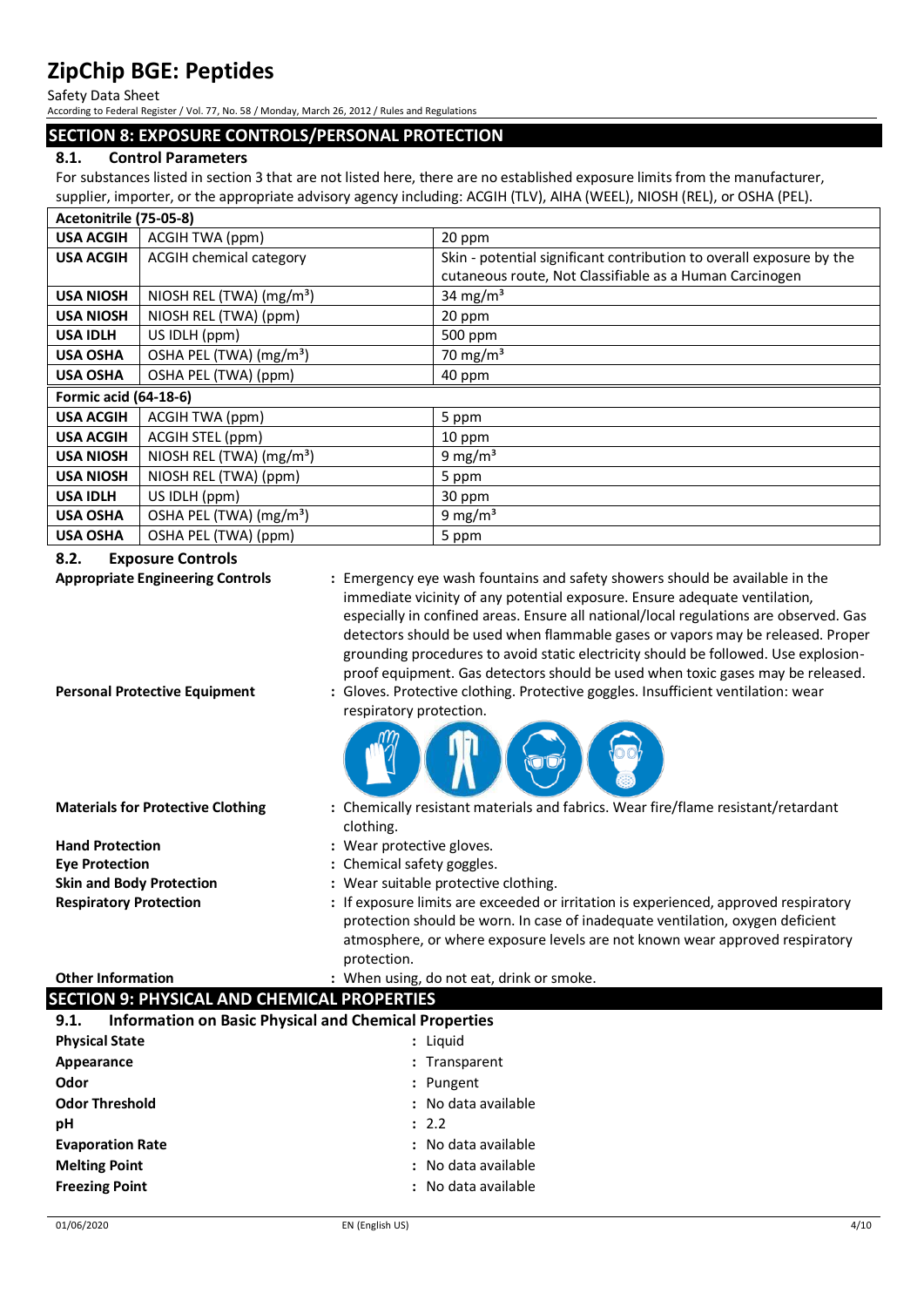Safety Data Sheet

According to Federal Register / Vol. 77, No. 58 / Monday, March 26, 2012 / Rules and Regulations

| <b>Boiling Point</b>                          | : $81 °C (177.8 °F)$ |
|-----------------------------------------------|----------------------|
| <b>Flash Point</b>                            | : $2 °C (35.6 °F)$   |
| <b>Auto-ignition Temperature</b>              | : No data available  |
| <b>Decomposition Temperature</b>              | : No data available  |
| Flammability (solid, gas)                     | : No data available  |
| <b>Vapor Pressure</b>                         | : No data available  |
| <b>Relative Vapor Density at 20°C</b>         | : No data available  |
| <b>Relative Density</b>                       | : No data available  |
| Solubility                                    | : Water: 100%        |
| <b>Partition Coefficient: N-Octanol/Water</b> | : No data available  |
| <b>Viscosity</b>                              | : No data available  |
|                                               |                      |

## **9.2. Other Information:** No additional information available

#### **SECTION 10: STABILITY AND REACTIVITY**

**10.1. Reactivity:** Reacts violently with strong oxidizers. Increased risk of fire or explosion.

**10.2. Chemical Stability:** Extremely flammable liquid and vapor. May form flammable or explosive vapor-air mixture.

**10.3. Possibility of Hazardous Reactions:** Hazardous polymerization will not occur.

**10.4. Conditions to Avoid:** Direct sunlight, extremely high or low temperatures, heat, hot surfaces, sparks, open flames, incompatible materials, and other ignition sources.

**10.5. Incompatible Materials:** Strong acids, strong bases, strong oxidizers. Halogenated compounds. Perchlorates. Sulphites.

**10.6. Hazardous Decomposition Products:** No hazardous decomposition products if stored and handled as

prescribed/indicated.

## **SECTION 11: TOXICOLOGICAL INFORMATION**

**11.1. Information on Toxicological Effects**

**Acute Toxicity:** Oral: Harmful if swallowed. Inhalation:dust,mist: Harmful if inhaled.

| <b>ZipChip BGE: Peptides</b> |                                             |
|------------------------------|---------------------------------------------|
| ATE (Oral)                   | 903.28 mg/kg body weight                    |
| ATE (Dust/Mist)              | 3.06 mg/l/4h                                |
| Acetonitrile (75-05-8)       |                                             |
| <b>LD50 Oral Rat</b>         | 450 - 787 mg/kg                             |
| <b>LC50 Inhalation Rat</b>   | 26.8 mg/l/4h                                |
| <b>LC50 Inhalation Rat</b>   | 26.8 mg/l/4h                                |
| ATE (Oral)                   | 450.00 mg/kg body weight                    |
| <b>ATE (Dermal)</b>          | 1,100.00 mg/kg body weight                  |
| ATE (Gases)                  | 4,500.00 ppmV/4h                            |
| ATE (Vapors)                 | 11.00 mg/l/4h                               |
| ATE (Dust/Mist)              | 1.50 mg/l/4h                                |
| <b>Formic acid (64-18-6)</b> |                                             |
| LD50 Oral Rat                | 1100 mg/kg                                  |
| <b>LC50 Inhalation Rat</b>   | 15 g/m <sup>3</sup> (Exposure time: 15 min) |
| <b>LC50 Inhalation Rat</b>   | 7.85 mg/l/4h                                |
| ATE (Dust/Mist)              | 15.00 mg/l/4h                               |

**Skin Corrosion/Irritation:** Causes skin irritation. **pH:** 2.2

**Serious Eye Damage/Irritation:** Causes serious eye irritation. **pH:** 2.2

**Respiratory or Skin Sensitization:** Not classified

**Germ Cell Mutagenicity:** Not classified

**Carcinogenicity:** Not classified

**Reproductive Toxicity:** Not classified

**Specific Target Organ Toxicity (Single Exposure):** Not classified

**Specific Target Organ Toxicity (Repeated Exposure):** Not classified

**Aspiration Hazard:** Not classified

**Symptoms/Injuries After Inhalation:** Inhalation is likely to cause adverse health effects including but not limited to: irritation, difficulty breathing, and unconsciousness.

**Symptoms/Injuries After Skin Contact:** Redness, pain, swelling, itching, burning, dryness, and dermatitis.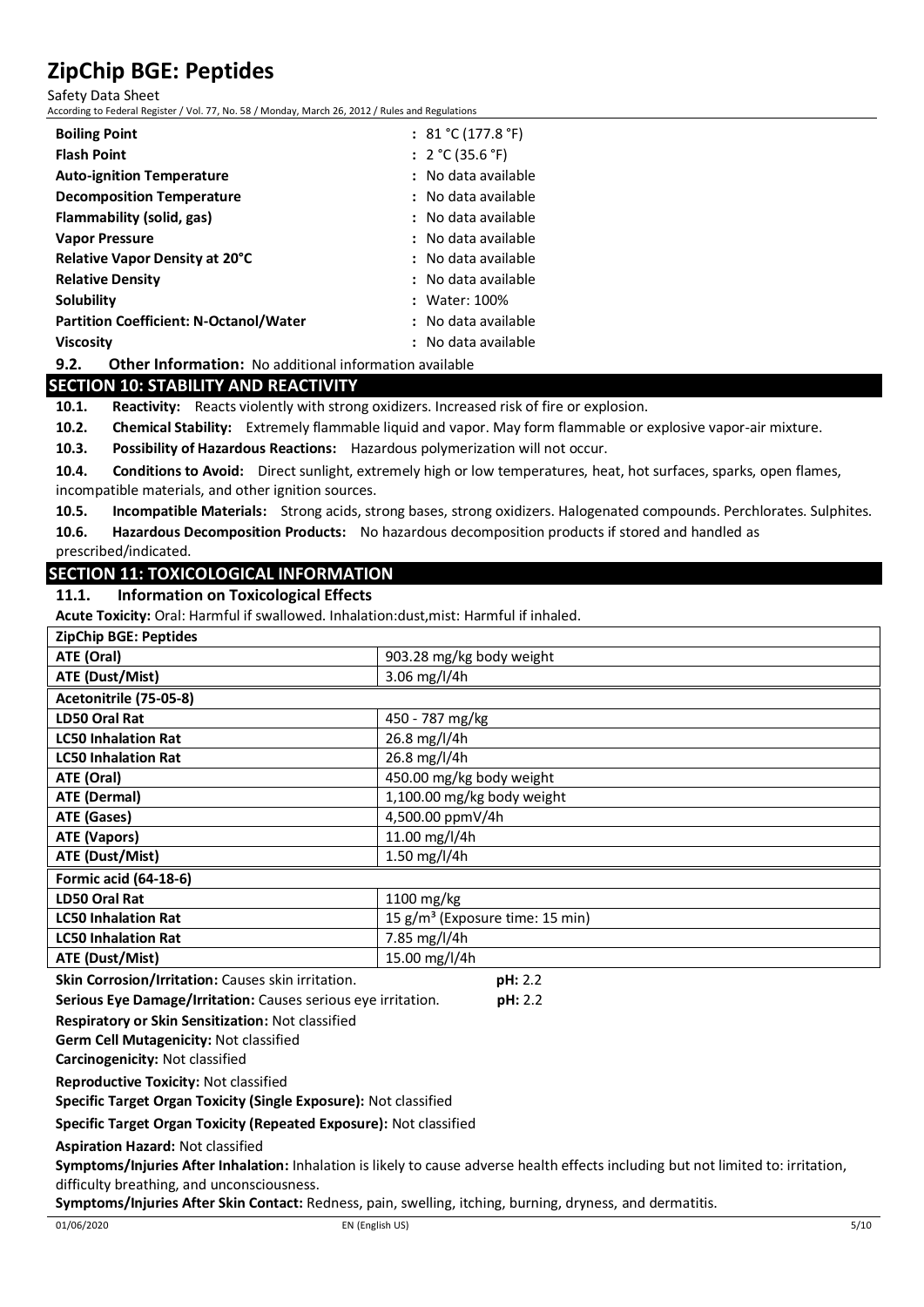Safety Data Sheet

According to Federal Register / Vol. 77, No. 58 / Monday, March 26, 2012 / Rules and Regulations

**Symptoms/Injuries After Eye Contact:** Contact causes severe irritation with redness and swelling of the conjunctiva. **Symptoms/Injuries After Ingestion:** This material is harmful orally and can cause adverse health effects or death in significant amounts.

**Chronic Symptoms:** Chronic inhalation exposure of humans to acetonitrile results in cyanide poisoning from metabolic release of cyanide after absorption. The major effects consist of those on the central nervous system (CNS), such as headaches, numbness, and tremor. Cyanide poisoning can also be produced through the ingestion of acetonitrile or from contact with the skin.

| <b>SECTION 12: ECOLOGICAL INFORMATION</b>                                                                                                                                                                                                                                                                           |                                                                             |
|---------------------------------------------------------------------------------------------------------------------------------------------------------------------------------------------------------------------------------------------------------------------------------------------------------------------|-----------------------------------------------------------------------------|
| 12.1.<br><b>Toxicity</b>                                                                                                                                                                                                                                                                                            |                                                                             |
| <b>Ecology - General</b><br>$\bullet$                                                                                                                                                                                                                                                                               | Not classified.                                                             |
| Acetonitrile (75-05-8)                                                                                                                                                                                                                                                                                              |                                                                             |
| LC50 Fish 1                                                                                                                                                                                                                                                                                                         | 1600 - 1690 mg/l (Exposure time: 96 h - Species: Pimephales promelas [flow- |
|                                                                                                                                                                                                                                                                                                                     | through])                                                                   |
| LC50 Fish 2                                                                                                                                                                                                                                                                                                         | 1000 mg/l (Exposure time: 96 h - Species: Pimephales promelas [static])     |
| <b>Formic acid (64-18-6)</b>                                                                                                                                                                                                                                                                                        |                                                                             |
| EC50 Daphnia 1                                                                                                                                                                                                                                                                                                      | 120 mg/l (Exposure time: 48 h - Species: Daphnia magna)                     |
| EC50 Daphnia 2                                                                                                                                                                                                                                                                                                      | 138 - 165.6 mg/l (Exposure time: 48 h - Species: Daphnia magna [Static])    |
| ErC50 (Algae)                                                                                                                                                                                                                                                                                                       | 25 mg/l                                                                     |
| 12.2.<br><b>Persistence and Degradability</b>                                                                                                                                                                                                                                                                       |                                                                             |
| ZipChip BGE: Peptides                                                                                                                                                                                                                                                                                               |                                                                             |
| <b>Persistence and Degradability</b>                                                                                                                                                                                                                                                                                | Not established.                                                            |
| <b>Bioaccumulative Potential</b><br>12.3.                                                                                                                                                                                                                                                                           |                                                                             |
| <b>ZipChip BGE: Peptides</b>                                                                                                                                                                                                                                                                                        |                                                                             |
| <b>Bioaccumulative Potential</b>                                                                                                                                                                                                                                                                                    | Not established.                                                            |
| Acetonitrile (75-05-8)                                                                                                                                                                                                                                                                                              |                                                                             |
| Log Pow                                                                                                                                                                                                                                                                                                             | $-0.34$                                                                     |
| <b>Formic acid (64-18-6)</b>                                                                                                                                                                                                                                                                                        |                                                                             |
| <b>BCF Fish 1</b>                                                                                                                                                                                                                                                                                                   | 0.22                                                                        |
| Log Pow                                                                                                                                                                                                                                                                                                             | $-0.54$                                                                     |
| $\frac{1}{2}$ $\frac{1}{2}$ $\frac{1}{2}$ $\frac{1}{2}$ $\frac{1}{2}$ $\frac{1}{2}$ $\frac{1}{2}$ $\frac{1}{2}$ $\frac{1}{2}$ $\frac{1}{2}$ $\frac{1}{2}$ $\frac{1}{2}$ $\frac{1}{2}$ $\frac{1}{2}$ $\frac{1}{2}$ $\frac{1}{2}$ $\frac{1}{2}$ $\frac{1}{2}$ $\frac{1}{2}$ $\frac{1}{2}$ $\frac{1}{2}$ $\frac{1}{2}$ | $\cdots$                                                                    |

#### **12.4. Mobility in Soil:** No additional information available

#### **12.5. Other Adverse Effects**

**Other Information :** Avoid release to the environment.

#### **SECTION 13: DISPOSAL CONSIDERATIONS**

#### **13.1. Waste Treatment Methods**

**Waste Disposal Recommendations:** Dispose of contents/container in accordance with local, regional, national, and international regulations.

**Additional Information:** Handle empty containers with care because residual vapors are flammable.

**Ecology - Waste Materials:** Avoid release to the environment.

#### **SECTION 14: TRANSPORT INFORMATION**

The shipping description(s) stated herein were prepared in accordance with certain assumptions at the time the SDS was authored and can vary based on several variables that may or may not have been known at the time the SDS was issued.

#### **14.1. In Accordance with DOT**

| <b>Proper Shipping Name</b>  | : ACETONITRILE |
|------------------------------|----------------|
| <b>Hazard Class</b>          | : 3            |
| <b>Identification Number</b> | : UN1648       |
| <b>Label Codes</b>           | : 3            |
| <b>Packing Group</b>         | : II           |
| <b>ERG Number</b>            | : 127          |

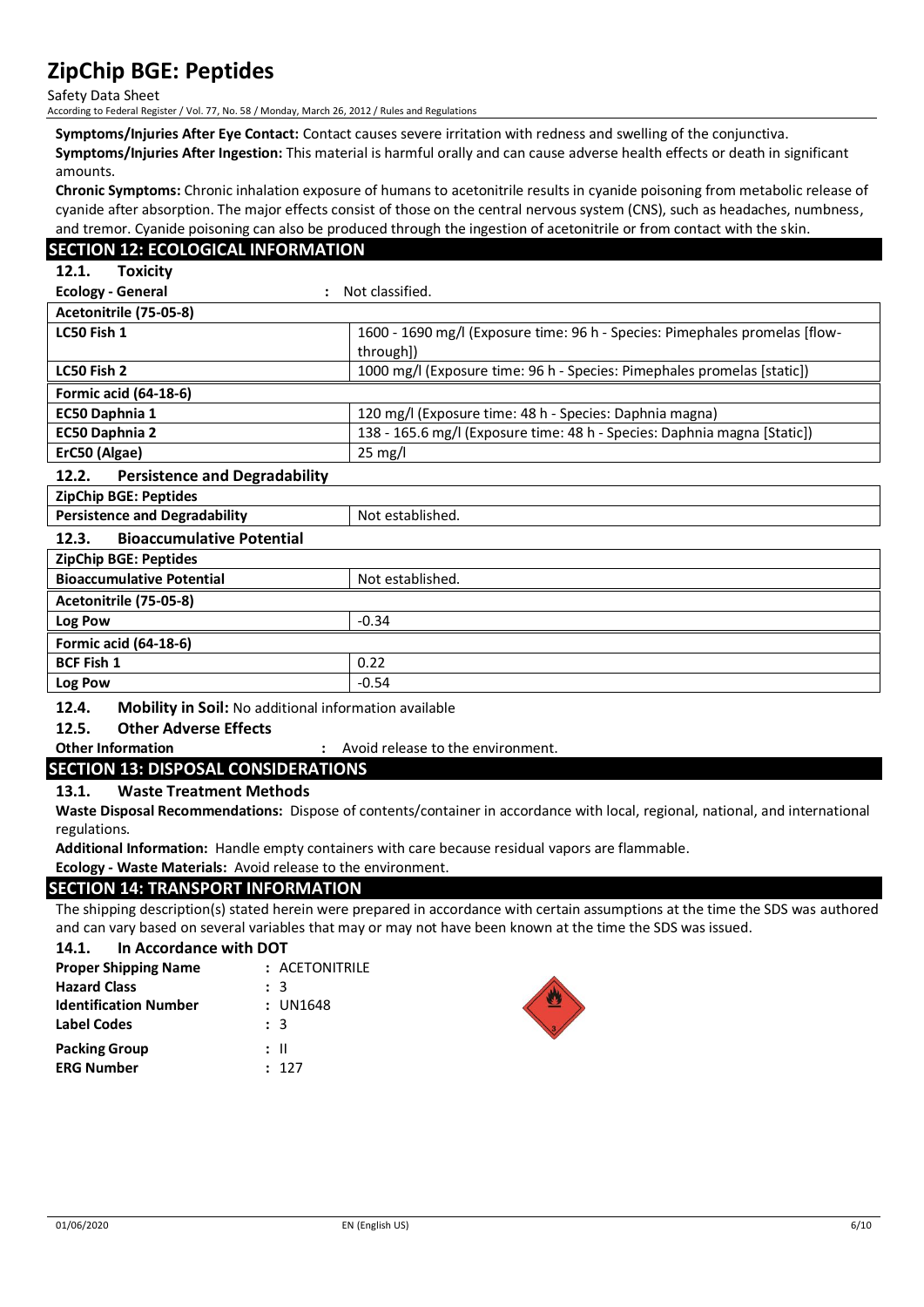Safety Data Sheet According to Federal Register / Vol. 77, No. 58 / Monday, March 26, 2012 / Rules and Regulations

| In Accordance with IMDG       |  |  |
|-------------------------------|--|--|
| : ACETONITRILE                |  |  |
| : 3                           |  |  |
| : UN1648                      |  |  |
| : II                          |  |  |
| $\colon$ 3                    |  |  |
| $: F-E$                       |  |  |
| $: S-D$                       |  |  |
| 14.3. In Accordance with IATA |  |  |
| : ACETONITRILE                |  |  |
| : II                          |  |  |
| : UN1648                      |  |  |
| : 3                           |  |  |
| : 3                           |  |  |
|                               |  |  |



## **SECTION 15: REGULATORY INFORMATION**

**15.1. US Federal Regulations**

**ERG Code (IATA) :** 3L

| <b>ZipChip BGE: Peptides</b>                                              |                                 |  |
|---------------------------------------------------------------------------|---------------------------------|--|
| <b>SARA Section 311/312 Hazard Classes</b>                                | Fire hazard                     |  |
|                                                                           | Immediate (acute) health hazard |  |
| Acetonitrile (75-05-8)                                                    |                                 |  |
| Listed on the United States TSCA (Toxic Substances Control Act) inventory |                                 |  |
| Subject to reporting requirements of United States SARA Section 313       |                                 |  |
| <b>CERCLA RO</b>                                                          | 5000 lb                         |  |
| <b>SARA Section 313 - Emission Reporting</b>                              | 1.0%                            |  |
| Water (7732-18-5)                                                         |                                 |  |
| Listed on the United States TSCA (Toxic Substances Control Act) inventory |                                 |  |
| <b>Formic acid (64-18-6)</b>                                              |                                 |  |
| Listed on the United States TSCA (Toxic Substances Control Act) inventory |                                 |  |
| Subject to reporting requirements of United States SARA Section 313       |                                 |  |
| <b>CERCLA RQ</b>                                                          | 5000 lb                         |  |
| <b>SARA Section 313 - Emission Reporting</b>                              | 1.0%                            |  |
|                                                                           |                                 |  |

### **15.2. US State Regulations**

**Acetonitrile (75-05-8)** U.S. - California - Toxic Air Contaminant List (AB 1807, AB 2728) U.S. - Colorado - Hazardous Wastes - Discarded Chemical Products, Off-Specification Species, Container and Spill Residues U.S. - Connecticut - Hazardous Air Pollutants - HLVs (30 min) U.S. - Connecticut - Hazardous Air Pollutants - HLVs (8 hr) U.S. - Delaware - Pollutant Discharge Requirements - Reportable Quantities U.S. - Idaho - Non-Carcinogenic Toxic Air Pollutants - Acceptable Ambient Concentrations U.S. - Idaho - Non-Carcinogenic Toxic Air Pollutants - Emission Levels (ELs) U.S. - Idaho - Occupational Exposure Limits - TWAs U.S. - Illinois - Toxic Air Contaminants U.S. - Louisiana - Reportable Quantity List for Pollutants U.S. - Maine - Air Pollutants - Hazardous Air Pollutants U.S. - Massachusetts - Oil & Hazardous Material List - Groundwater Reportable Concentration - Reporting Category 1 U.S. - Massachusetts - Oil & Hazardous Material List - Groundwater Reportable Concentration - Reporting Category 2 U.S. - Massachusetts - Oil & Hazardous Material List - Reportable Quantity U.S. - Massachusetts - Oil & Hazardous Material List - Soil Reportable Concentration - Reporting Category 1 U.S. - Massachusetts - Oil & Hazardous Material List - Soil Reportable Concentration - Reporting Category 2 RTK - U.S. - Massachusetts - Right To Know List U.S. - Massachusetts - Toxics Use Reduction Act U.S. - Michigan - Occupational Exposure Limits - STELs U.S. - Michigan - Occupational Exposure Limits - TWAs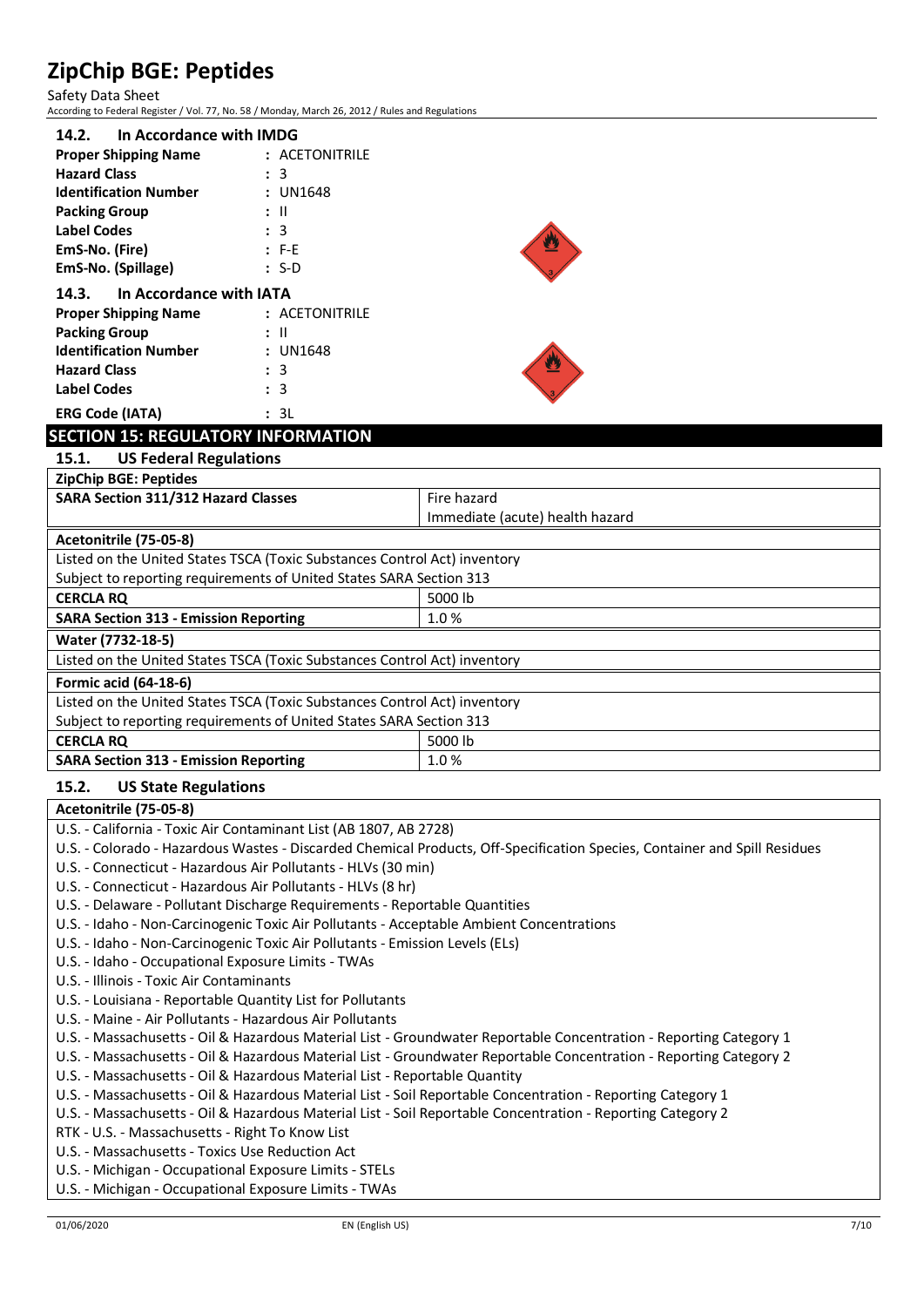Safety Data Sheet

According to Federal Register / Vol. 77, No. 58 / Monday, March 26, 2012 / Rules and Regulations U.S. - Michigan - Polluting Materials List U.S. - Minnesota - Chemicals of High Concern U.S. - Minnesota - Hazardous Substance List U.S. - Minnesota - Permissible Exposure Limits - STELs U.S. - Minnesota - Permissible Exposure Limits - TWAs U.S. - New Hampshire - Regulated Toxic Air Pollutants - Ambient Air Levels (AALs) - 24-Hour U.S. - New Hampshire - Regulated Toxic Air Pollutants - Ambient Air Levels (AALs) - Annual U.S. - New Jersey - Discharge Prevention - List of Hazardous Substances U.S. - New Jersey - Environmental Hazardous Substances List RTK - U.S. - New Jersey - Right to Know Hazardous Substance List U.S. - New Jersey - Special Health Hazards Substances List U.S. - New York - Occupational Exposure Limits - TWAs U.S. - New York - Reporting of Releases Part 597 - List of Hazardous Substances U.S. - North Dakota - Air Pollutants - Guideline Concentrations - 8-Hour U.S. - North Dakota - Hazardous Wastes - Discarded Chemical Products, Off-Specification Species, Container and Spill Residues U.S. - Oregon - Permissible Exposure Limits - TWAs U.S. - California - Safer Consumer Products - Initial List of Candidate Chemicals and Chemical Groups RTK - U.S. - Pennsylvania - RTK (Right to Know) - Environmental Hazard List RTK - U.S. - Pennsylvania - RTK (Right to Know) List U.S. - Rhode Island - Air Toxics - Acceptable Ambient Levels - 24-Hour U.S. - South Carolina - Toxic Air Pollutants - Maximum Allowable Concentrations U.S. - South Carolina - Toxic Air Pollutants - Pollutant Categories U.S. - Tennessee - Occupational Exposure Limits - STELs U.S. - Tennessee - Occupational Exposure Limits - TWAs U.S. - Texas - Effects Screening Levels - Long Term U.S. - Texas - Effects Screening Levels - Short Term U.S. - Vermont - Hazardous Waste - Hazardous Constituents U.S. - Vermont - Permissible Exposure Limits - STELs U.S. - Vermont - Permissible Exposure Limits - TWAs U.S. - Washington - Dangerous Waste - Dangerous Waste Constituents List U.S. - Washington - Dangerous Waste - Discarded Chemical Products List U.S. - Washington - Permissible Exposure Limits - STELs U.S. - Washington - Permissible Exposure Limits - TWAs U.S. - Wisconsin - Hazardous Air Contaminants - All Sources - Emissions From Stack Heights 25 Feet to Less Than 40 Feet U.S. - Wisconsin - Hazardous Air Contaminants - All Sources - Emissions From Stack Heights 40 Feet to Less Than 75 Feet U.S. - Wisconsin - Hazardous Air Contaminants - All Sources - Emissions From Stack Heights 75 Feet or Greater U.S. - Wisconsin - Hazardous Air Contaminants - All Sources - Emissions From Stack Heights Less Than 25 Feet **Formic acid (64-18-6)** U.S. - Colorado - Hazardous Wastes - Discarded Chemical Products, Off-Specification Species, Container and Spill Residues U.S. - Connecticut - Hazardous Air Pollutants - HLVs (30 min) U.S. - Connecticut - Hazardous Air Pollutants - HLVs (8 hr) U.S. - Delaware - Pollutant Discharge Requirements - Reportable Quantities U.S. - Idaho - Non-Carcinogenic Toxic Air Pollutants - Acceptable Ambient Concentrations U.S. - Idaho - Non-Carcinogenic Toxic Air Pollutants - Emission Levels (ELs) U.S. - Idaho - Occupational Exposure Limits - TWAs U.S. - Louisiana - Reportable Quantity List for Pollutants U.S. - Massachusetts - Oil & Hazardous Material List - Groundwater Reportable Concentration - Reporting Category 1 U.S. - Massachusetts - Oil & Hazardous Material List - Groundwater Reportable Concentration - Reporting Category 2 U.S. - Massachusetts - Oil & Hazardous Material List - Reportable Quantity U.S. - Massachusetts - Oil & Hazardous Material List - Soil Reportable Concentration - Reporting Category 1 U.S. - Massachusetts - Oil & Hazardous Material List - Soil Reportable Concentration - Reporting Category 2 RTK - U.S. - Massachusetts - Right To Know List U.S. - Massachusetts - Toxics Use Reduction Act U.S. - Michigan - Occupational Exposure Limits - TWAs U.S. - Michigan - Polluting Materials List U.S. - Minnesota - Chemicals of High Concern U.S. - Minnesota - Hazardous Substance List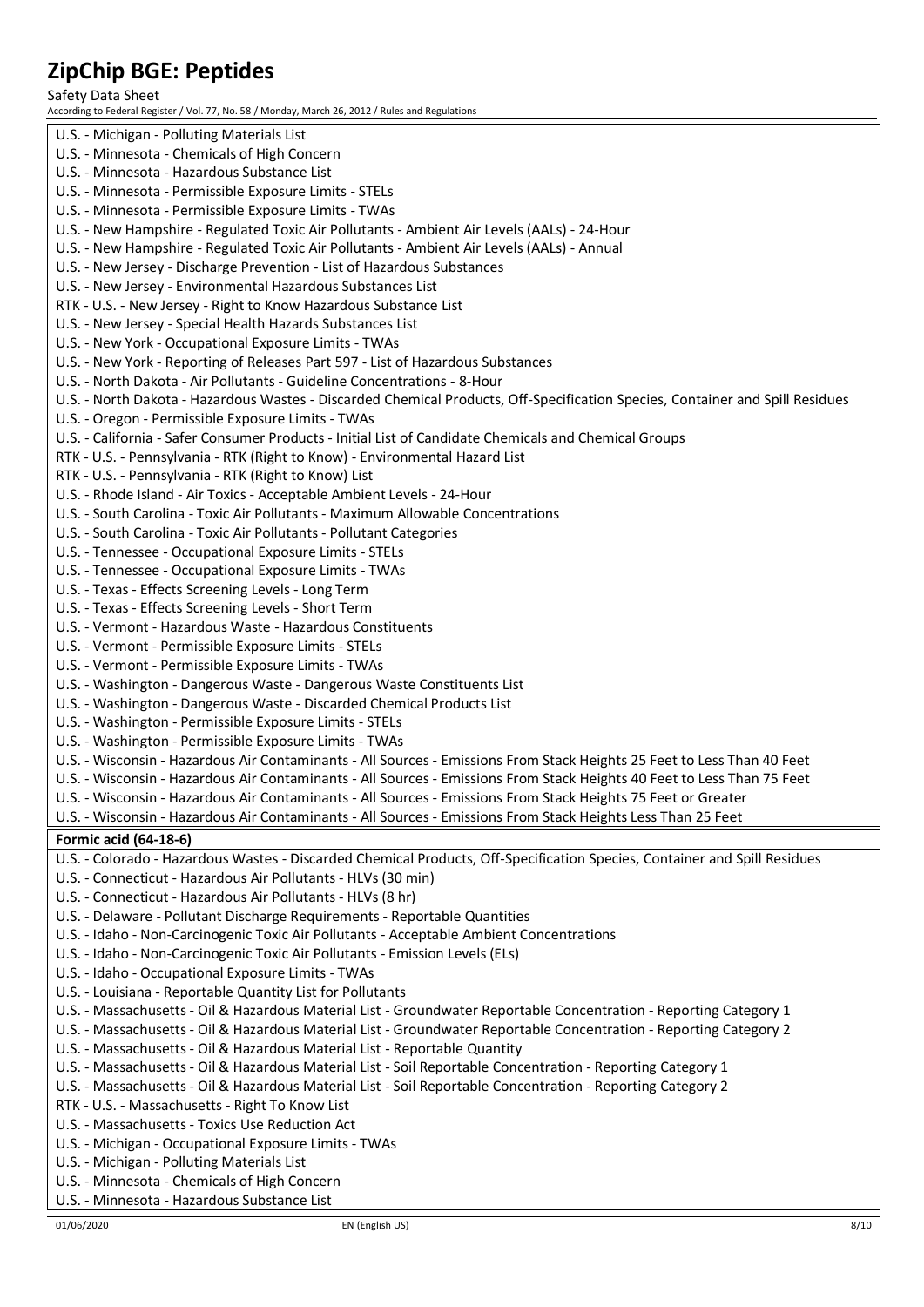Safety Data Sheet

According to Federal Register / Vol. 77, No. 58 / Monday, March 26, 2012 / Rules and Regulations

| U.S. - Minnesota - Permissible Exposure Limits - TWAs                                                                         |
|-------------------------------------------------------------------------------------------------------------------------------|
| U.S. - New Hampshire - Regulated Toxic Air Pollutants - Ambient Air Levels (AALs) - 24-Hour                                   |
| U.S. - New Hampshire - Regulated Toxic Air Pollutants - Ambient Air Levels (AALs) - Annual                                    |
| U.S. - New Jersey - Discharge Prevention - List of Hazardous Substances                                                       |
| U.S. - New Jersey - Environmental Hazardous Substances List                                                                   |
| RTK - U.S. - New Jersey - Right to Know Hazardous Substance List                                                              |
| U.S. - New Jersey - Special Health Hazards Substances List                                                                    |
| U.S. - New York - Occupational Exposure Limits - TWAs                                                                         |
| U.S. - New York - Reporting of Releases Part 597 - List of Hazardous Substances                                               |
| U.S. - North Dakota - Air Pollutants - Guideline Concentrations - 1-Hour                                                      |
| U.S. - North Dakota - Air Pollutants - Guideline Concentrations - 8-Hour                                                      |
| U.S. - North Dakota - Hazardous Wastes - Discarded Chemical Products, Off-Specification Species, Container and Spill Residues |
| U.S. - Oregon - Permissible Exposure Limits - TWAs                                                                            |
| RTK - U.S. - Pennsylvania - RTK (Right to Know) - Environmental Hazard List                                                   |
| RTK - U.S. - Pennsylvania - RTK (Right to Know) List                                                                          |
| U.S. - South Carolina - Toxic Air Pollutants - Maximum Allowable Concentrations                                               |
| U.S. - South Carolina - Toxic Air Pollutants - Pollutant Categories                                                           |
| U.S. - Tennessee - Occupational Exposure Limits - TWAs                                                                        |
| U.S. - Texas - Effects Screening Levels - Long Term                                                                           |
| U.S. - Texas - Effects Screening Levels - Short Term                                                                          |
| U.S. - Vermont - Hazardous Waste - Hazardous Constituents                                                                     |
| U.S. - Vermont - Permissible Exposure Limits - TWAs                                                                           |
| U.S. - Washington - Dangerous Waste - Dangerous Waste Constituents List                                                       |
| U.S. - Washington - Dangerous Waste - Discarded Chemical Products List                                                        |
| U.S. - Washington - Permissible Exposure Limits - STELs                                                                       |
| U.S. - Washington - Permissible Exposure Limits - TWAs                                                                        |
| U.S. - Wisconsin - Hazardous Air Contaminants - All Sources - Emissions From Stack Heights 25 Feet to Less Than 40 Feet       |
| U.S. - Wisconsin - Hazardous Air Contaminants - All Sources - Emissions From Stack Heights 40 Feet to Less Than 75 Feet       |
| U.S. - Wisconsin - Hazardous Air Contaminants - All Sources - Emissions From Stack Heights 75 Feet or Greater                 |
| U.S. - Wisconsin - Hazardous Air Contaminants - All Sources - Emissions From Stack Heights Less Than 25 Feet                  |

## **SECTION 16: OTHER INFORMATION, INCLUDING DATE OF PREPARATION OR LAST REVISION**

- 
- **Revision Date** : 01/06/2020<br> **Other Information** : **11/06/2020**<br>
27 This documents
	- **Other Information** : This document has been prepared in accordance with the SDS requirements of the OSHA Hazard Communication Standard 29 CFR 1910.1200.

#### **GHS Full Text Phrases:**

| Acute Tox. 3 (Inhalation/vapor) | Acute toxicity (inhalation/vapor) Category 3                   |
|---------------------------------|----------------------------------------------------------------|
| Acute Tox. 4 (Dermal)           | Acute toxicity (dermal) Category 4                             |
| Acute Tox. 4 (Inhalation)       | Acute toxicity (inhalation) Category 4                         |
| Acute Tox. 4 (Inhalation/mist)  | Acute toxicity (inhalation/mist) Category 4                    |
| Acute Tox. 4 (Oral)             | Acute toxicity (oral) Category 4                               |
| <b>Aquatic Acute 3</b>          | Hazardous to the aquatic environment - Acute Hazard Category 3 |
| Eye Dam. 1                      | Serious eye damage/eye irritation Category 1                   |
| Eye Irrit. 2A                   | Serious eye damage/eye irritation Category 2A                  |
| Flam. Liq. 2                    | Flammable liquids Category 2                                   |
| Flam. Liq. 3                    | Flammable liquids Category 3                                   |
| Skin Corr. 1A                   | Skin corrosion/irritation Category 1A                          |
| Skin Irrit. 2                   | Skin corrosion/irritation Category 2                           |
| H <sub>225</sub>                | Highly flammable liquid and vapor                              |
| H <sub>226</sub>                | Flammable liquid and vapor                                     |
| H302                            | Harmful if swallowed                                           |
| H312                            | Harmful in contact with skin                                   |
| H314                            | Causes severe skin burns and eye damage                        |
| H315                            | Causes skin irritation                                         |
|                                 |                                                                |